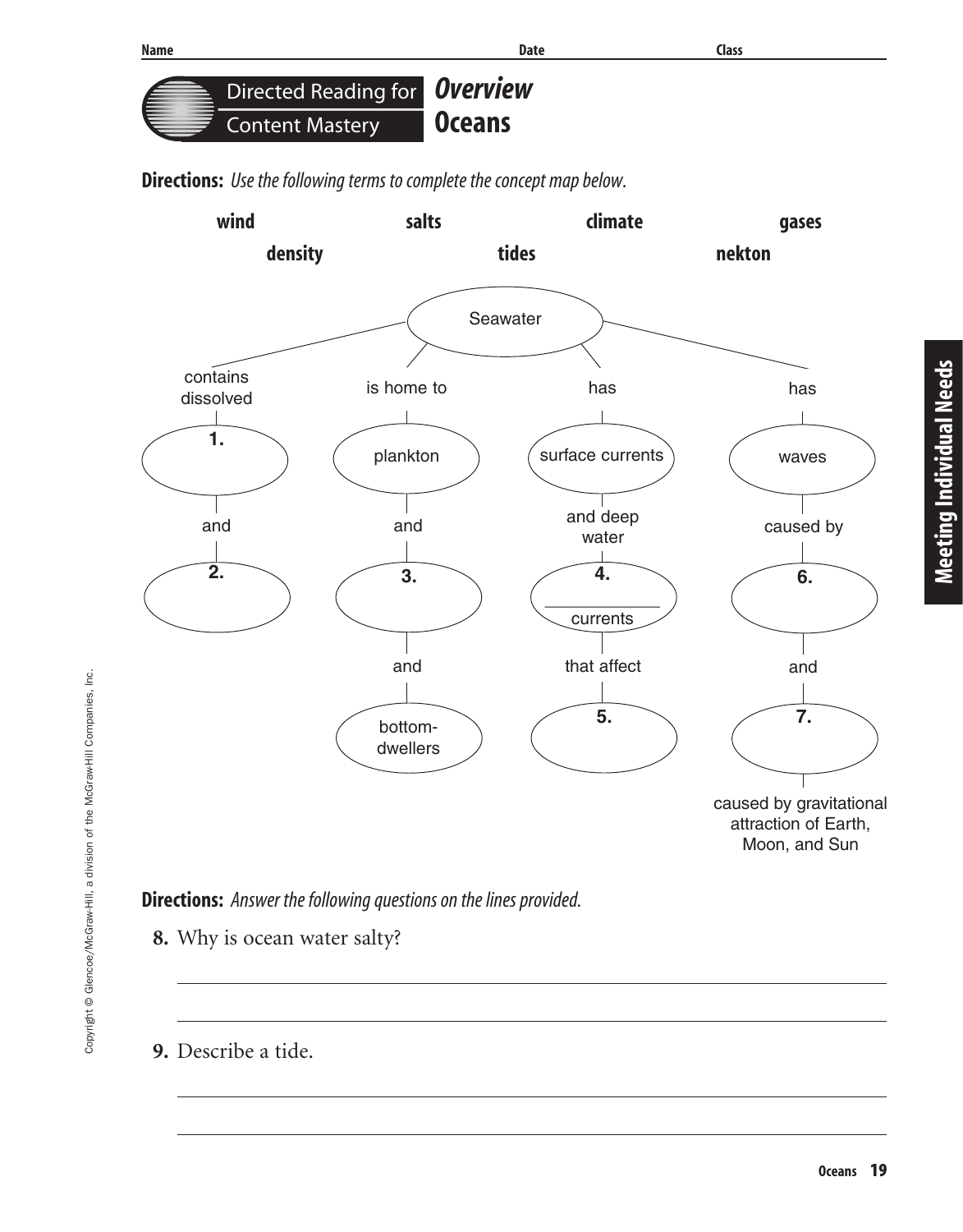

**Directed Reading for Section 1 ■ Ocean Water Section 2** ■ **Ocean Currents and Climate**

**Directions:** Complete the following sentences using the correct terms listed below.

| nutrients<br>salinity |                                                                                      | photosynthesis                       |                 | <b>cold</b>                                                                             | density current                                                                       |
|-----------------------|--------------------------------------------------------------------------------------|--------------------------------------|-----------------|-----------------------------------------------------------------------------------------|---------------------------------------------------------------------------------------|
|                       |                                                                                      |                                      |                 | Coriolis atmosphere and upwelling                                                       |                                                                                       |
|                       | <b>Gulf Stream</b>                                                                   | <b>surface</b>                       | <b>nitrogen</b> | sodium                                                                                  | chloride                                                                              |
|                       |                                                                                      |                                      |                 |                                                                                         | 1. The two must abundant elements in seawater are _______________________________ and |
|                       |                                                                                      |                                      |                 |                                                                                         |                                                                                       |
|                       | 3. Living organisms use sunlight, water, and carbon dioxide in a process called      |                                      |                 |                                                                                         |                                                                                       |
|                       |                                                                                      | to make food and oxygen.             |                 |                                                                                         |                                                                                       |
|                       |                                                                                      |                                      |                 | 4. The most abundant dissolved gas in the ocean is ______________________.              |                                                                                       |
|                       | 5. The _________________________ is a warm current that originates near the equator. |                                      |                 |                                                                                         |                                                                                       |
|                       |                                                                                      |                                      |                 | <b>6.</b> A current called an ____________________________brings deep cold water to the |                                                                                       |
|                       | ocean surface.                                                                       |                                      |                 |                                                                                         |                                                                                       |
|                       |                                                                                      |                                      |                 |                                                                                         |                                                                                       |
|                       | or the left.                                                                         |                                      |                 |                                                                                         |                                                                                       |
|                       |                                                                                      |                                      |                 |                                                                                         | 8. The ocean layer called the __________________________ layer receives solar energy  |
|                       | and is the warmest layer.                                                            |                                      |                 |                                                                                         |                                                                                       |
|                       |                                                                                      |                                      |                 |                                                                                         |                                                                                       |
|                       | the column of air above it.                                                          |                                      |                 |                                                                                         |                                                                                       |
|                       |                                                                                      |                                      |                 | forms when seawater that is more dense sinks                                            |                                                                                       |
|                       |                                                                                      | beneath seawater that is less dense. |                 |                                                                                         |                                                                                       |
|                       |                                                                                      |                                      |                 |                                                                                         | 11. Upwellings bring ________________________ to the surface, causing plankton and    |
|                       | fish to flourish.                                                                    |                                      |                 |                                                                                         |                                                                                       |
|                       | 12. The California Current is a                                                      |                                      |                 |                                                                                         | surface current.                                                                      |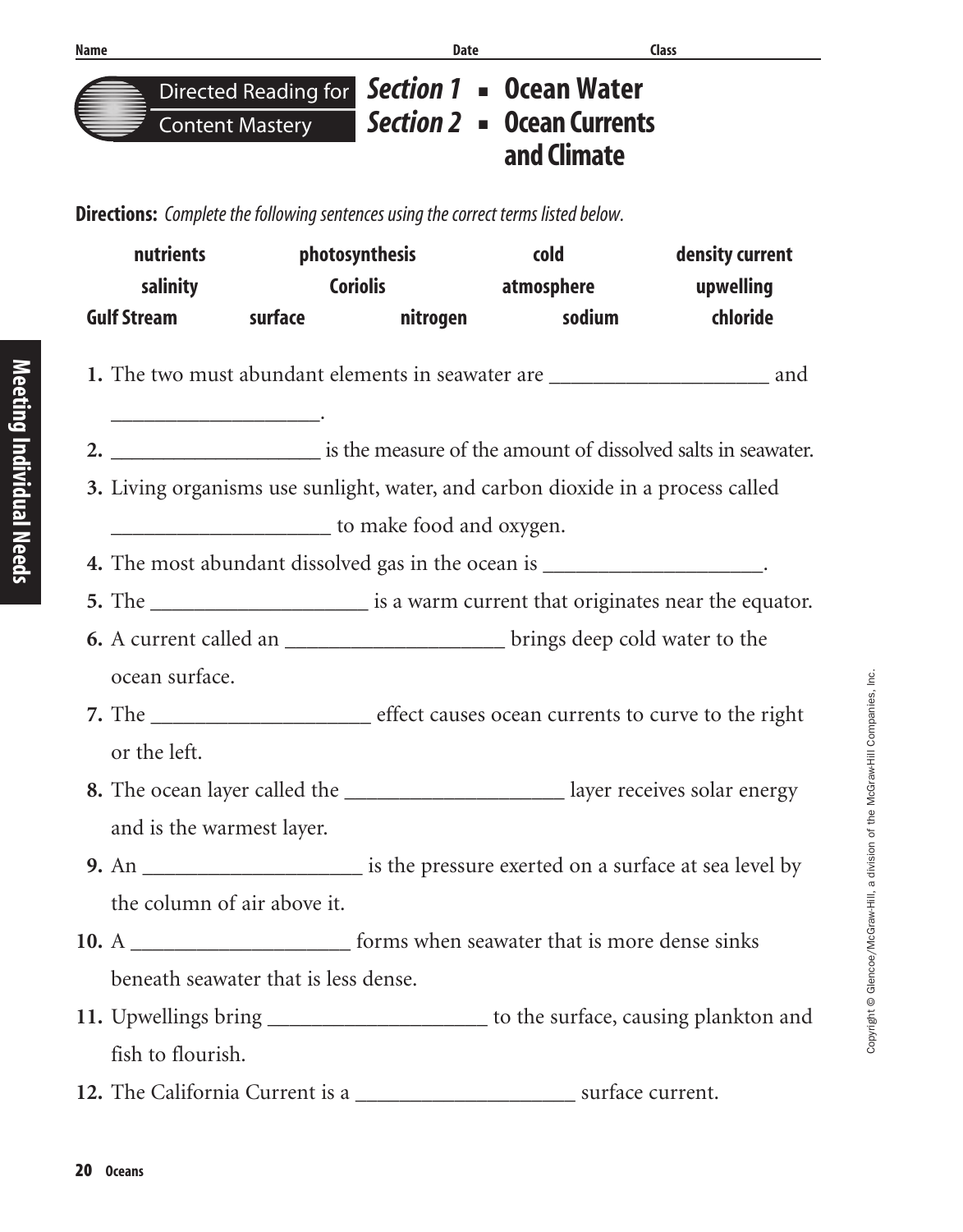

**Directions:** Circle the term in parentheses that correctly completes the sentence.

- **1.** The (crest/trough) is the highest point of a wave.
- **2.** The difference between sea level at high tide and at low tide is the (tidal range/neap tide).
- **3.** Organisms that make their own food are (producers/consumers).
- **4.** (Plankton/Nekton) are usually one-celled organisms, such as diatoms.
- **5.** Coral reefs are ecosystems that require clear (cold, warm) water.
- **6.** A wave that runs parallel to shore is a (breaker/longshore current).
- **7.** The (horizontal/vertical) distance between crests or troughs of two waves is one wavelength.
- **8.** At (every/most) stage(s) of the food chain, organisms provide energy for other organisms.
- **9.** Organisms that eat producers and other organisms are called (decomposers/consumers).
- **10.** An ecosystem is composed of (living/living and nonliving) plants, animals, nutrients, sediments, and gases.
- **11.** As a wave breaks against a shore, its top is moving (faster/slower) than its bottom.
- **12.** All food chains depend on (consumers/producers) for survival.
- **13.** Organisms that can actively swim, rather than drift in the currents, are called (plankton/nekton).
- **14.** Coral reefs generally form in (tropical/cold) water.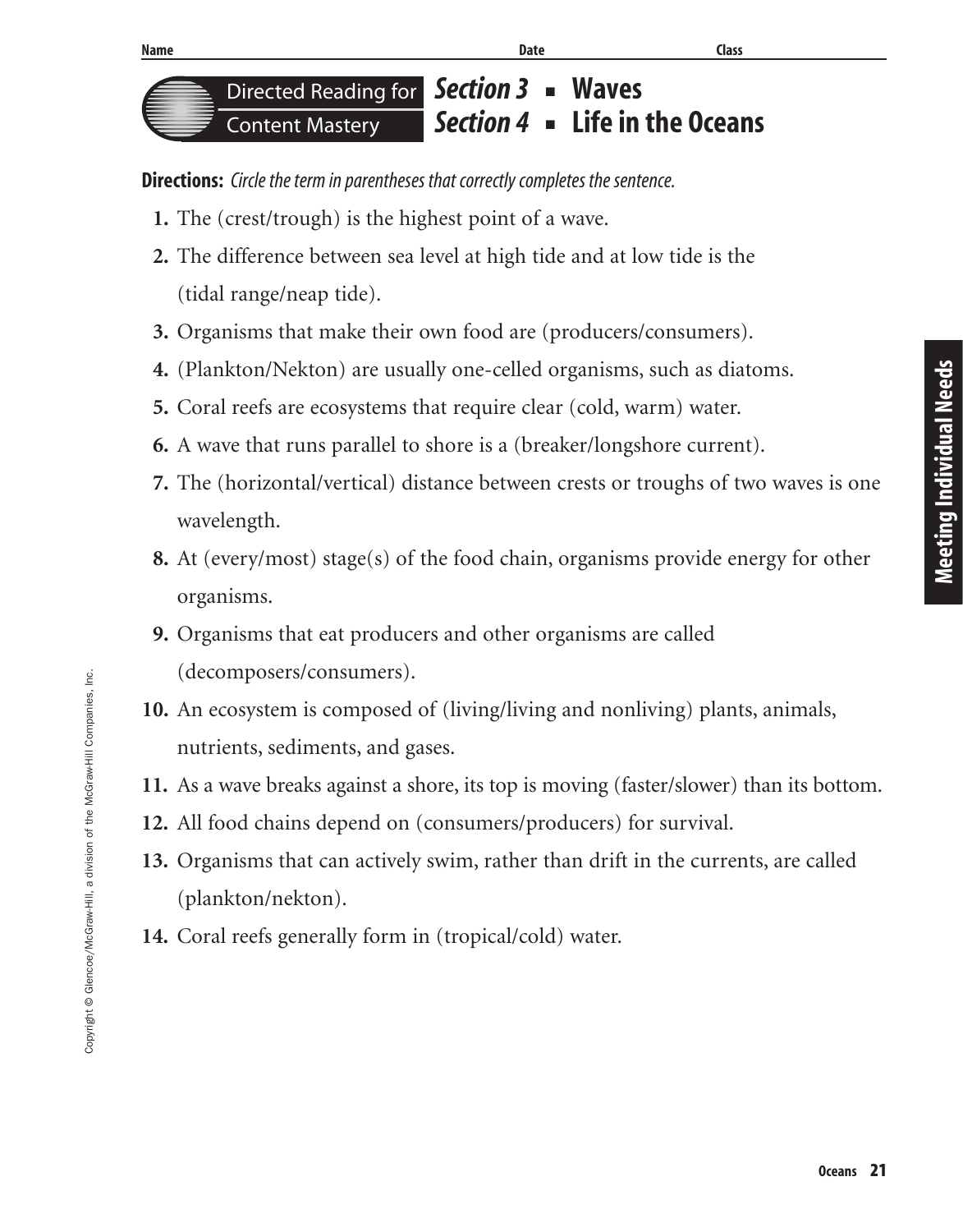**Key Terms Oceans** Directed Reading for Content Mastery

**Directions:** Unscramble the terms in italics to complete the sentences below. Write the terms on the lines provided.

- **1.** The amount of dissolved sodium and chloride in seawater determine its *tinysali*.
- **2.** The process that uses sunlight, water, and carbon dioxide to make food and oxygen is *tnosispohhtyse*.
- **3.** The velocity of the wind, the distance over which the wind blows, and the length of time the wind blows affect the height of a *vewa*.
- **4.** The gravitational attraction of the Earth, Moon, and Sun creates *stedi*.
- **5.** Organisms that float in the upper layers of oceans are *nktlopan*.
- **6.** Fish, whales, shrimp, turtles, and squid are *nnkteo*.
- **7.** The *rmlteinhoce* is a layer of cold water found between the surface layer and the deepest layer.
- **8.** In water where sunlight does not penetrate, producers make food by *ycshismesthoen*.
- **9.** Currents powered by wind are called *earscuf* currents.
- **10.** A(n) *nilwugelp* brings deep, cold water to the ocean surface.
- **11.** Energy is transferred from producers to consumers and decomposers through *dofo shinca*.
- **12.** More dense seawater sinking below less dense seawater forms a(n) *stydinen truncer.*
- **13.** Waves breaking on a shoreline can cause *snoorie*.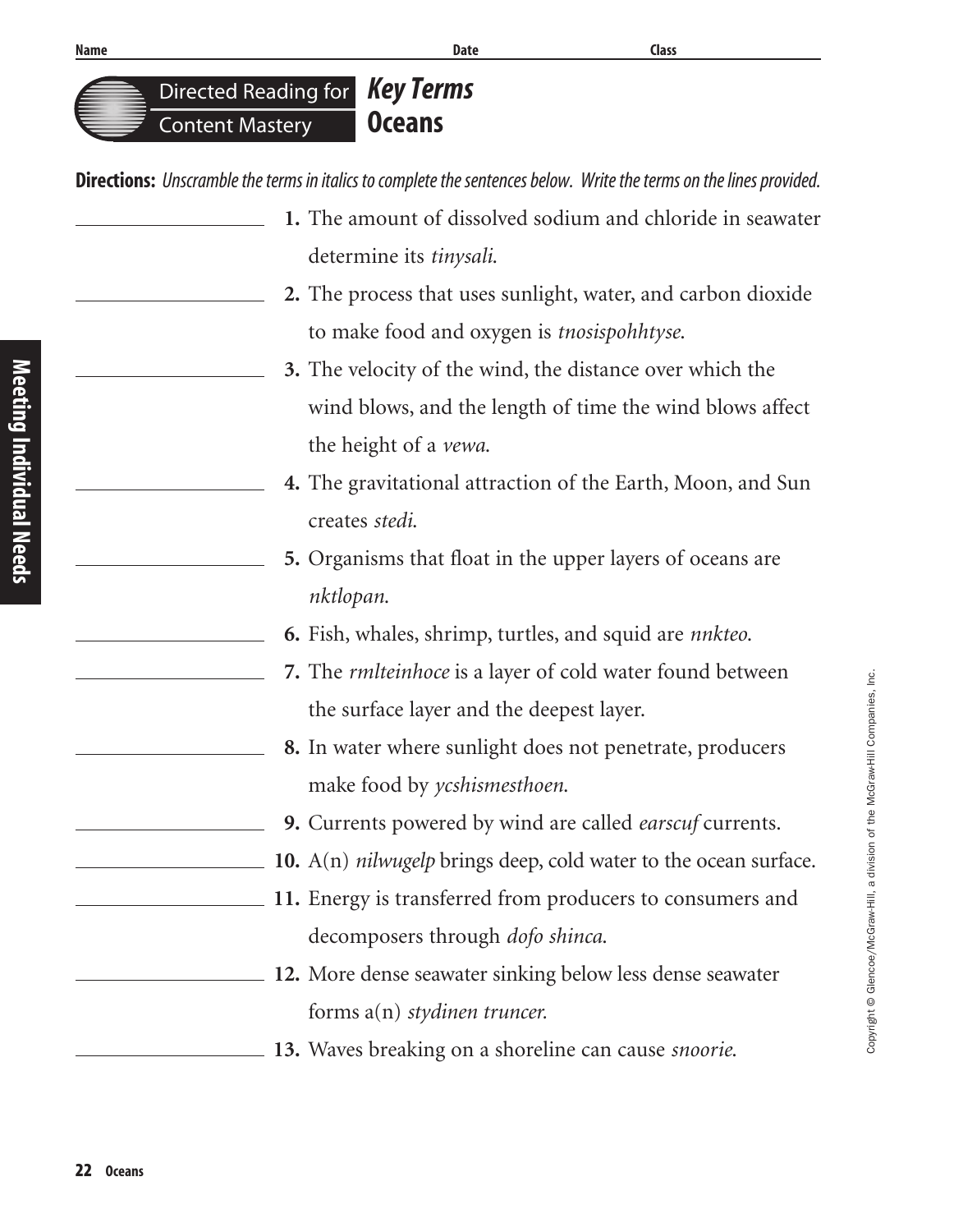

**7.** Organisms that use chemosynthesis to convert sunlight, water, and carbon dioxide into food and oxygen are found in the upper 200 m of the oceans.

**Meeting Individual Needs**

Meeting Individual Needs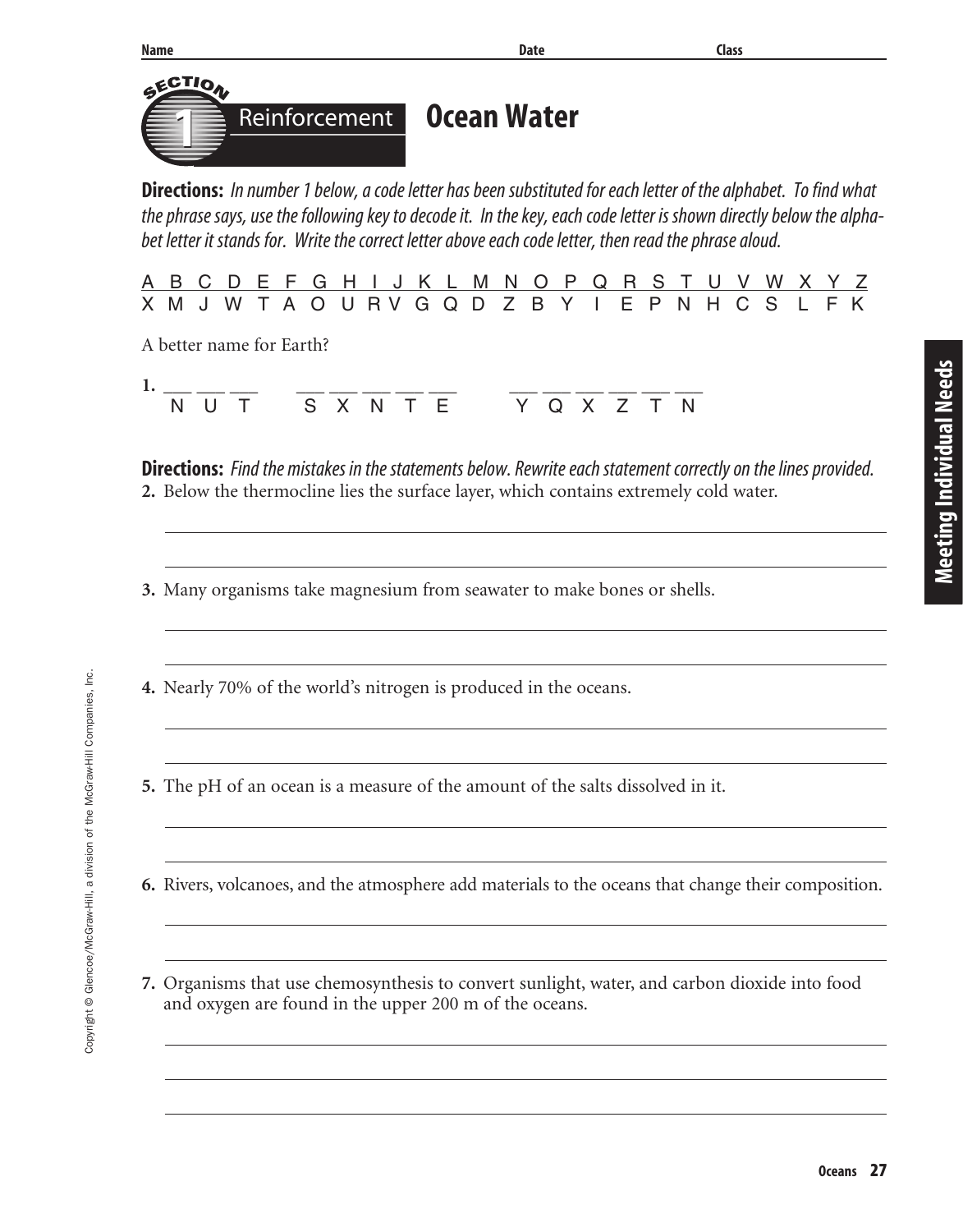| <b>Name</b>    | <b>Date</b>                                                                                                | <b>Class</b> |
|----------------|------------------------------------------------------------------------------------------------------------|--------------|
| <b>SECTION</b> | <b>Reinforcement Ocean Currents and Climate</b>                                                            |              |
|                | Divertises Identify each statement as true or false If the statement is true write tuys on the line If the |              |

**Directions:** Identify each statement as true or false. If the statement is true, write **true** on the line. If the statement is false, rewrite it to make it correct.

**1.** Surface currents are caused by the wind.

- **2.** The Gulf Stream cools the climate of the states on the east coast of the United States.
- **3.** The California Current warms the climate of the west coast of the United States.
- **4.** Because of the rotation of Earth, surface currents in the northern hemisphere bend to the right.
- **5.** Sailors depended on surface currents to transport them.
- **6.** Surface currents usually move in a few thousand meters of ocean.
- **7.** If the Iceland density current stopped flowing, the east coast of the United States might be warmer.
- **8.** The density of warm water is less than that of cold water.
- **9.** Where cool dense water sinks, it becomes more dense.
- **10.** Density currents flow faster than surface currents.

#### **Directions:** Complete the following sentences using the correct terms.

- **11.** The curving of winds and currents caused by Earth's rotation is called the **winds**
- **12.** Evaporation of water at the ocean's surface makes the water \_\_\_\_\_\_\_\_\_\_\_\_\_\_\_\_\_\_\_\_\_ dense.
- **13.** Currents deep in the ocean are caused by differences in water \_\_\_\_\_\_\_\_\_\_\_\_\_\_\_\_\_\_\_.

#### **Directions:** Answer the following question on the lines provided.

**14.** Describe the two steps of upwelling.

Meeting Individual Needs **Meeting Individual Needs**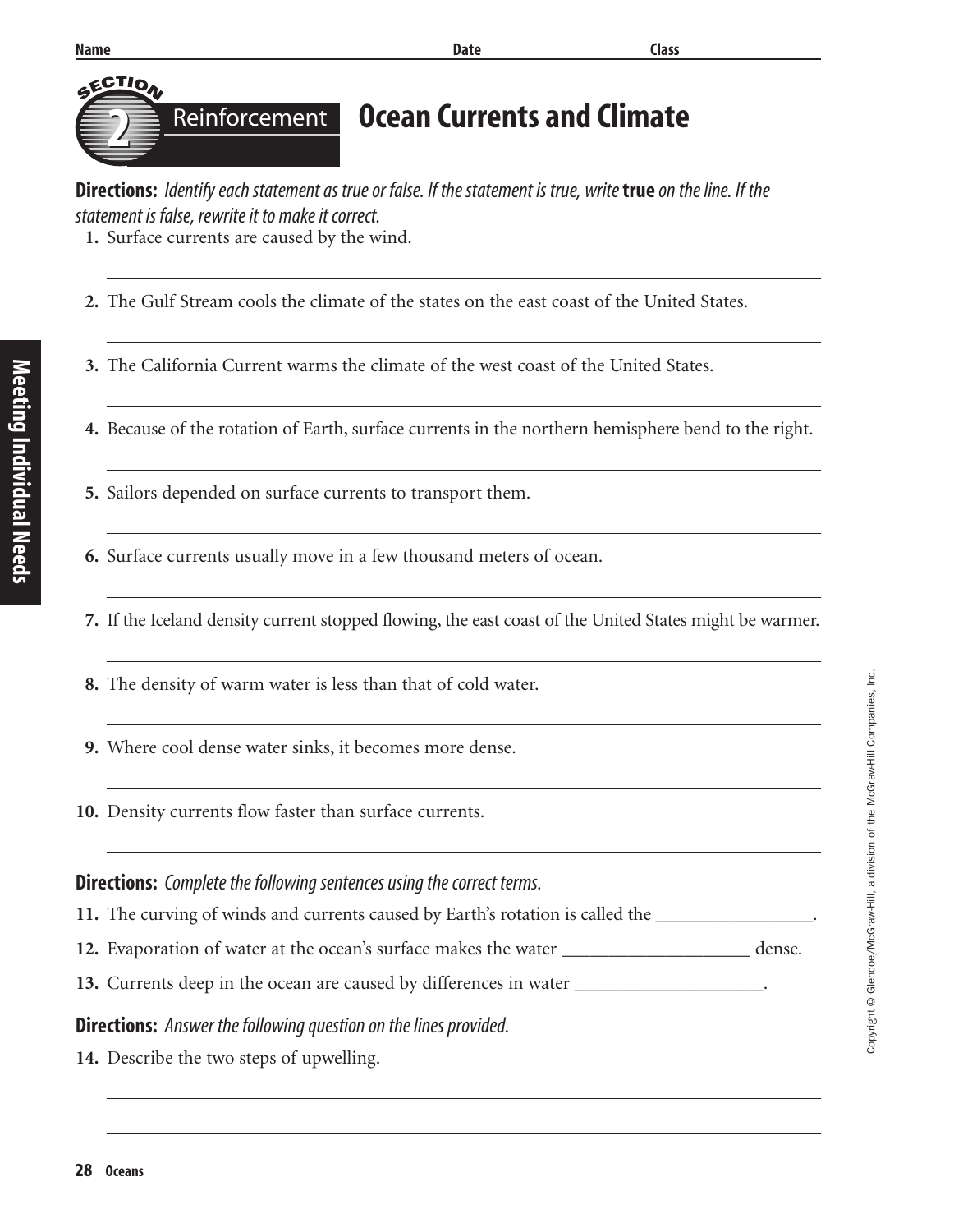| <b>Name</b>                                                                                                                                                                                                 | <b>Date</b> | Class                |
|-------------------------------------------------------------------------------------------------------------------------------------------------------------------------------------------------------------|-------------|----------------------|
| <b>SECTION</b><br><b>Waves</b><br>Reinforcement                                                                                                                                                             |             |                      |
| <b>Directions:</b> Complete the following sentences using the correct terms.                                                                                                                                |             |                      |
| 1. The particles in a water wave move __________________________.                                                                                                                                           |             |                      |
| 2. When a wave approaches the shore, its _________________________ moves ahead                                                                                                                              |             |                      |
|                                                                                                                                                                                                             |             |                      |
| 3. Surface waves are caused by _____________________.                                                                                                                                                       |             |                      |
| 4. When the Earth, Moon, and Sun line up together, they create ______________________tides<br>with high tidal ranges.<br>5. When cliffs are pounded by wind and water, _______________________ takes place. |             |                      |
|                                                                                                                                                                                                             |             |                      |
| <b>Directions:</b> Select the term from the following list that matches each description.                                                                                                                   |             | a. breaker           |
| 6. the highest part of a wave                                                                                                                                                                               |             |                      |
| 7. a large ocean wave caused by the gravitational pull of<br>the Moon                                                                                                                                       |             | <b>b.</b> crest      |
| <b>8.</b> a collapsed wave on the beach                                                                                                                                                                     |             | c. longshore current |
| <b>9.</b> the distance between two wave crests                                                                                                                                                              |             | d. tidal range       |
| <b>10.</b> the distance between high and low tides                                                                                                                                                          |             | e. tide              |
| 11. the lowest point of a wave                                                                                                                                                                              |             | f. trough            |
| 12. water that runs parallel to the shore                                                                                                                                                                   |             | g. wavelength        |
| <b>Directions:</b> Use the diagram to answer questions 13 and 14.                                                                                                                                           |             |                      |
| В<br>Α<br>Moon<br>D                                                                                                                                                                                         | C<br>Earth  | Sun                  |

**13.** In which position(s) of the Moon will the high tide be the highest? Why?

**14.** In which position(s) of the Moon will the low tide be the highest? Why?

**Meeting Individual Needs**

**Meeting Individual Needs**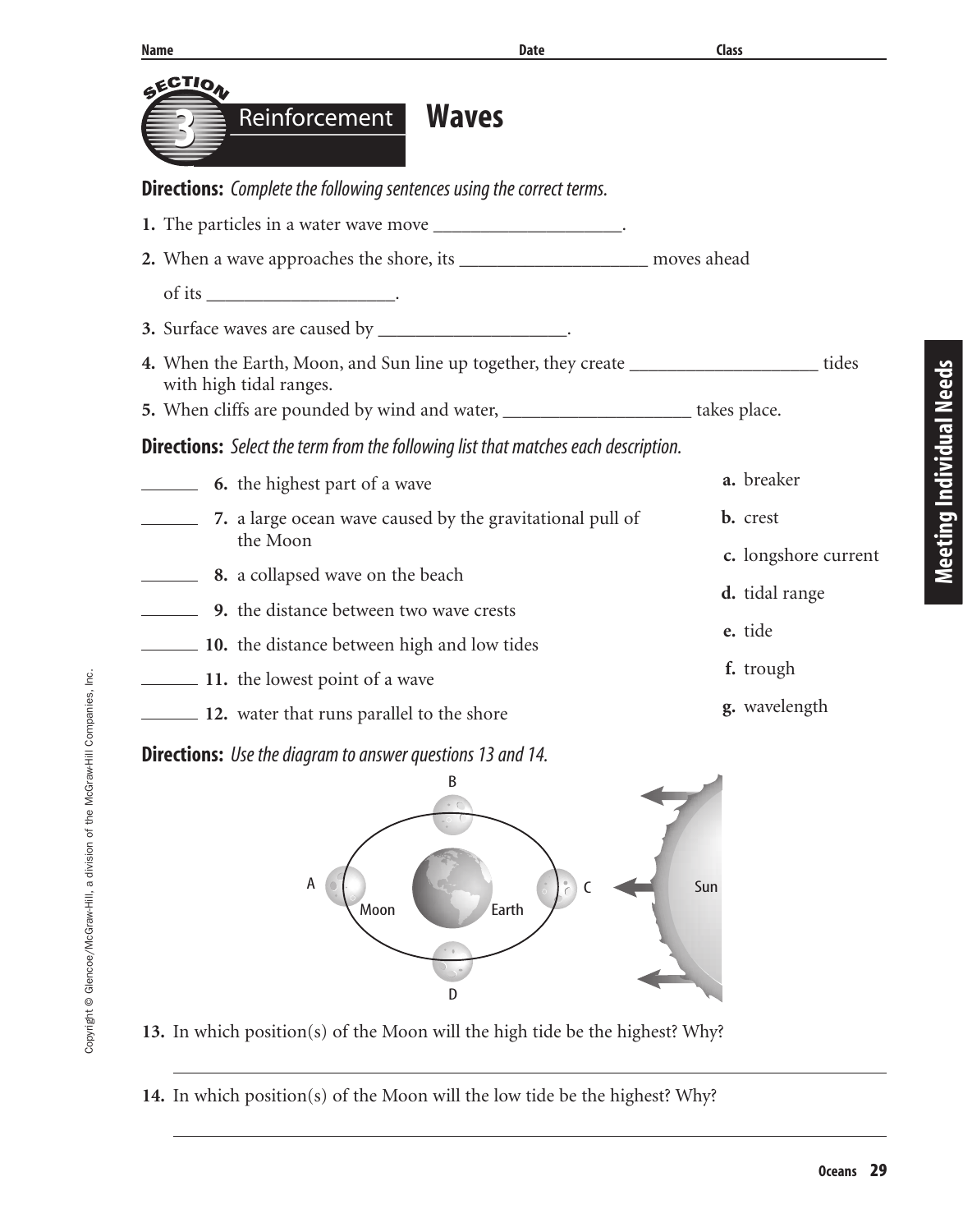Meeting Individual Needs **Meeting Individual Needs**

**GECTION** 

#### **Name Class**

| יסו בֿ                                              |  |
|-----------------------------------------------------|--|
| <b>A Example 2 Reinforcement</b> Life in the Oceans |  |
|                                                     |  |

**Directions:** Answer the following questions on the lines provided.

**1.** List three factors that could be considered part of an ecosystem.

- **2.** Organisms in the ocean are divided loosely into three large groups. What are they?
- **3.** Producers are usually the most plentiful organisms in an ecosystem. Describe how producers that live above the thermocline make food.
- **4.** What is chemosynthesis?
- **5.** What would happen if there were no decomposers?
- **6.** Describe one path a nitrogen molecule might follow through the ocean ecosystem.

- **7.** What is transferred from producers to consumers and decomposers through food chains?
- **8.** Why isn't all the energy from one level of a food chain passed on to the next level?
- **9.** Which kind of ocean life do humans most often use for food? Give three examples.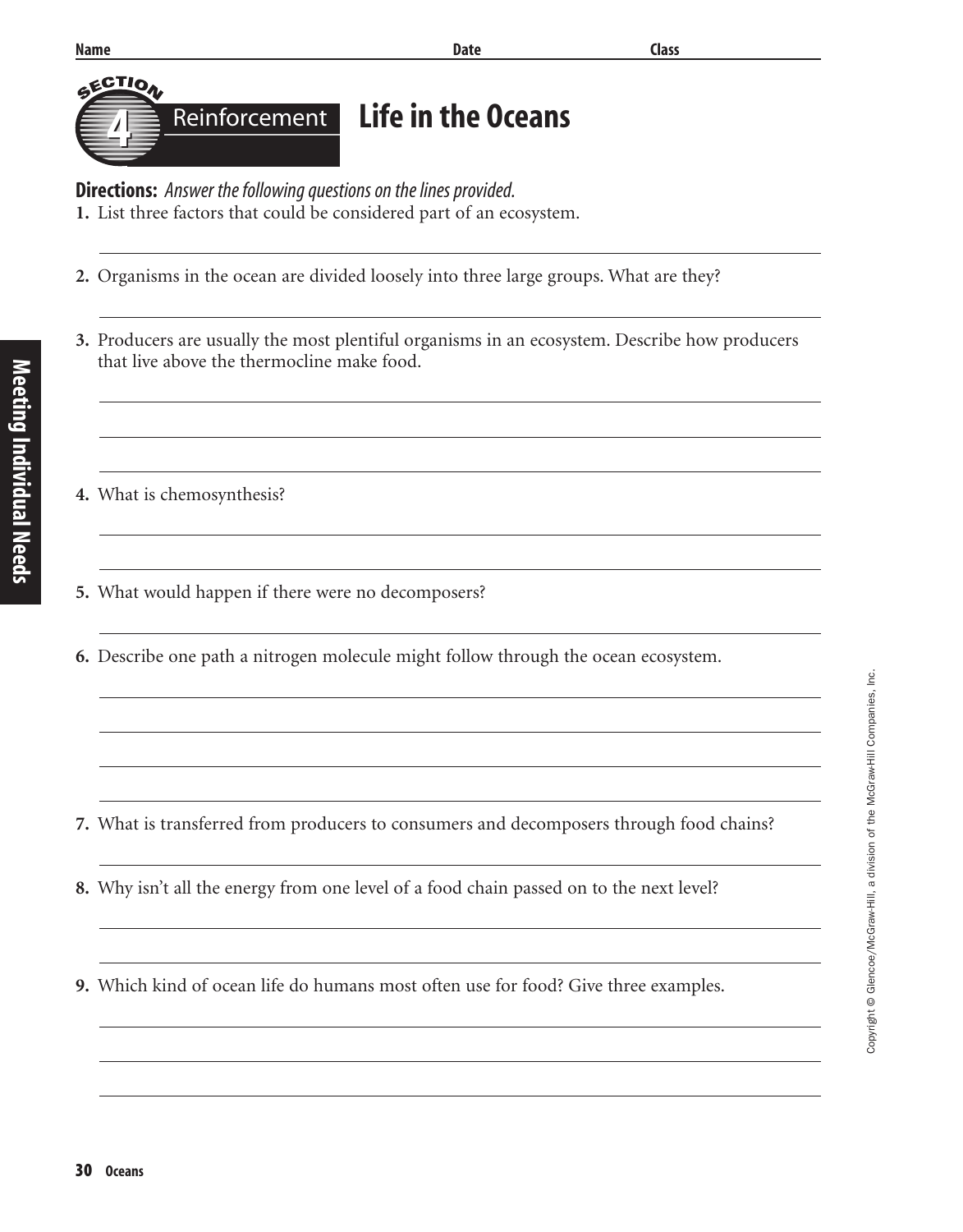



## **Section 1 Ocean Water**

- **A.** \_\_\_\_\_\_\_\_\_\_\_\_\_\_\_\_ are important because they provide homes to many organisms; provide resources such as food, salt, transportation; provide water for precipitation; and provide oxygen produced by ocean organisms.
- **B.** Billions of years ago oceans formed from volcanic \_\_\_\_\_\_\_\_\_\_\_\_\_\_\_\_\_\_\_\_\_\_ that collected in the atmosphere and then fell as torrential rains.
- **C.** Ocean water contains many **Exercise Section** substances that make it taste salty.
	- **1.** \_\_\_\_\_\_\_\_\_\_\_\_\_\_\_\_\_\_—measure of the amount of salts dissolved in sea water
	- **2.** \_\_\_\_\_\_\_\_\_\_\_\_\_\_\_ enter the ocean from the atmosphere.
		- **a.** \_\_\_\_\_\_\_\_\_\_\_\_\_\_\_\_—enters from the atmosphere and **photosynthesis** of ocean organisms
		- **b.** \_\_\_\_\_\_\_\_\_\_\_\_\_\_\_\_\_\_\_\_\_\_\_\_—enters from the atmosphere and from respiration of

ocean organisms; forms carbonic acid, which controls ocean acidity

- **c.** \_\_\_\_\_\_\_\_\_\_\_\_\_\_\_\_\_\_—provides nutrients for plants and is used in plant and animal tissues
- **D.** Water temperature and pressure \_\_\_\_\_\_\_\_\_\_\_\_\_\_ with depth.
	- **1.** Three layers of water \_\_\_\_\_\_\_\_\_\_\_\_\_\_\_\_\_\_\_\_\_
		- **a.** Warm \_\_\_\_\_\_\_\_\_\_\_\_\_\_\_ layer
		- **b.** \_\_\_\_\_\_\_\_\_\_\_\_\_\_\_\_\_\_\_\_\_\_\_\_\_\_begins at about 200 m with temperatures rapidly dropping with increasing depth
		- **c.** \_\_\_\_\_\_\_\_\_\_\_\_\_\_\_ layer—extremely cold
	- **2.** Pressure or force per unit area increases about 1 atmosphere for every increase in depth.

## **Section 2 Ocean Currents and Climate**

Copyright © Glencoe/McGraw-Hill, a division of the McGraw-Hill Companies, Inc.

Copyright @ Glencoe/McGraw-Hill, a division of the McGraw-Hill Companies, Inc.

- **A.** \_\_\_\_\_\_\_\_\_\_\_\_\_\_\_\_\_\_\_\_\_\_\_\_\_\_—wind that moves only the upper few hundred meters of
	- water
	- **1.** \_\_\_\_\_\_\_\_\_\_\_\_\_\_\_\_\_\_\_\_\_—100-km-wide current of warm water flowing east across the North Atlantic Ocean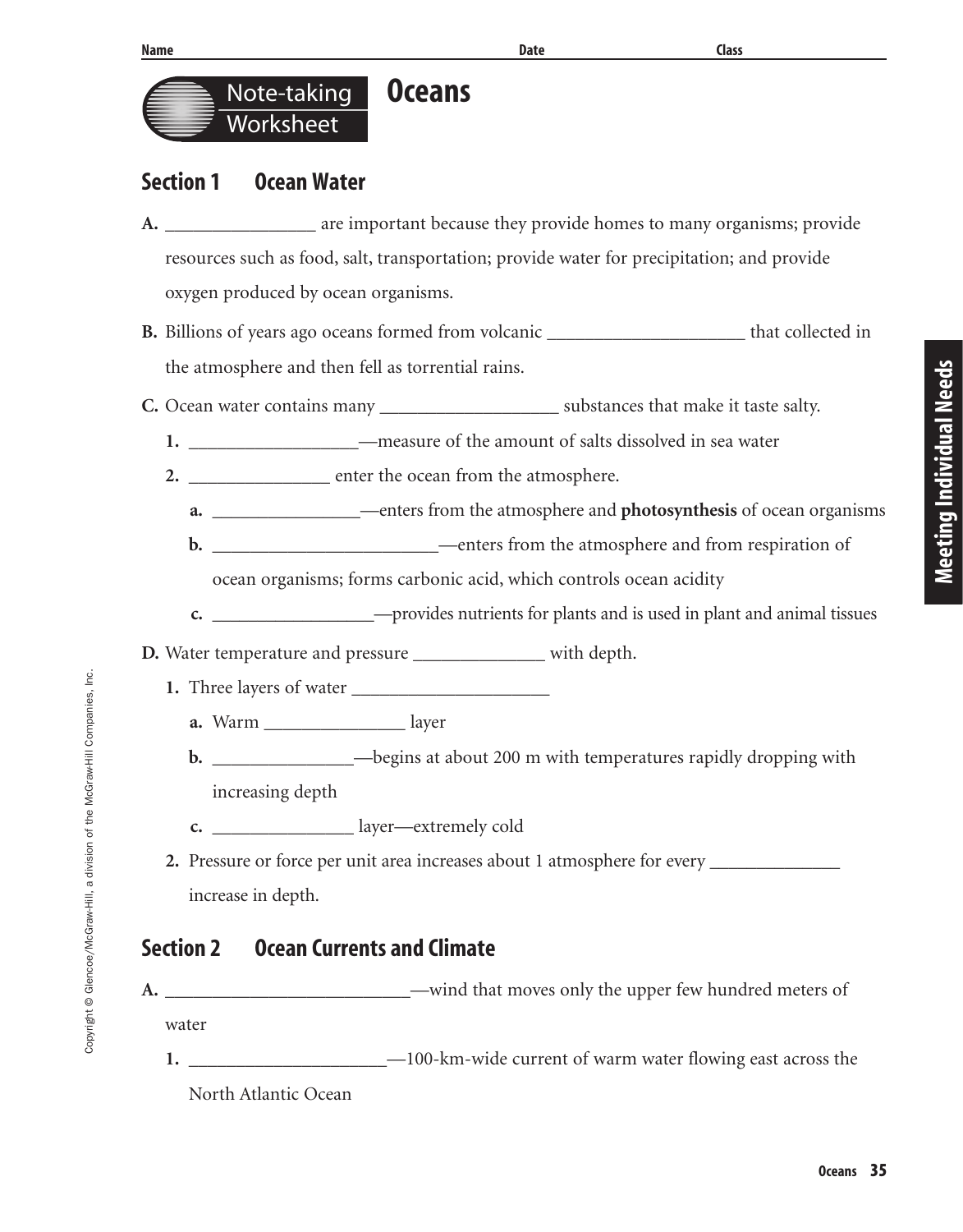#### Note-taking Worksheet (continued)

- **2.** Surface currents influence \_\_\_\_\_\_\_\_\_\_\_\_\_\_\_\_\_.
	- **a.** Warm currents keep northern climates \_\_\_\_\_\_\_\_\_\_\_\_\_\_.
	- **b.** Cold currents **b.** excessive summer warming.
- **B.** \_\_\_\_\_\_\_\_\_\_\_\_\_\_\_\_\_\_\_\_\_\_\_\_\_—forms when more dense sea water sinks beneath less dense water
	- **1.** North of Iceland a density current flows along the ocean floor toward the Atlantic Ocean and spreads into the \_\_\_\_\_\_\_\_\_\_\_\_\_\_\_\_\_\_ and \_\_\_\_\_\_\_\_\_\_\_\_\_\_\_\_\_\_ oceans; warm Gulf Stream water replaces this cold current.
		-
	- **2.** Density currents help \_\_\_\_\_\_\_\_\_\_\_\_\_\_\_\_\_\_ global rainfall patterns and temperatures.
- **C.** \_\_\_\_\_\_\_\_\_\_\_\_\_\_\_\_\_\_\_\_—current bringing deep, cold water to the surface; occurs where

winds blow surface water away from land

- **1.** Cold water brings \_\_\_\_\_\_\_\_\_\_\_\_\_\_\_\_\_\_\_ to enrich fishing grounds.
- **2.** Affects \_\_\_\_\_\_\_\_\_\_\_\_\_\_\_\_\_ of coastal areas

#### **Section 3 Waves**

- **A.** Formed by wind, a \_\_\_\_\_\_\_\_\_\_\_\_\_\_ is a rhythmic movement the carries energy through water.
	- **1.** Waves have \_\_\_\_\_\_\_\_\_\_\_\_\_\_\_\_\_.
		- **a.**  $\qquad \qquad$   $\qquad$   $\qquad$   $\qquad$   $\qquad$   $\qquad$   $\qquad$   $\qquad$   $\qquad$   $\qquad$   $\qquad$   $\qquad$   $\qquad$   $\qquad$   $\qquad$   $\qquad$   $\qquad$   $\qquad$   $\qquad$   $\qquad$   $\qquad$   $\qquad$   $\qquad$   $\qquad$   $\qquad$   $\qquad$   $\qquad$   $\qquad$   $\qquad$   $\qquad$   $\qquad$   $\qquad$   $\qquad$   $\qquad$   $\qquad$   $\qquad$
		- **b.** \_\_\_\_\_\_\_\_\_\_\_\_\_\_\_\_—lowest point of wave
		- **c.** Vertical distance between crest and trough is  $\cdot$
		- **d.** \_\_\_\_\_\_\_\_\_\_\_\_\_\_\_\_\_\_\_\_—horizontal distance between crests or troughs
	- **2.** Wave \_\_\_\_\_\_\_\_\_\_\_\_\_\_\_\_—water particles do not move forward unless the wave is breaking on shore.
	- **3.** \_\_\_\_\_\_\_\_\_\_\_\_\_\_\_\_\_\_—collapsing waves near the shore caused by the wave bottom being slowed by friction with the ocean floor
- **B.** \_\_\_\_\_\_\_\_\_\_\_\_\_\_\_—rising and falling of sea level caused by gravity from Earth, Moon, and Sun
	- **1.** \_\_\_\_\_\_\_\_\_\_\_\_\_\_\_\_\_\_\_\_\_\_—high tides higher and low tides lower than normal due to Moon, Earth, and Sun lining up
	- **2.**  $-\text{high tides lower and low tides higher than normal due to Sun,$ Moon, and Earth forming a right angle
- **C.** Wave \_\_\_\_\_\_\_\_\_\_\_\_\_\_\_\_\_—wears away both rocky shores and beaches

36 **Oceans**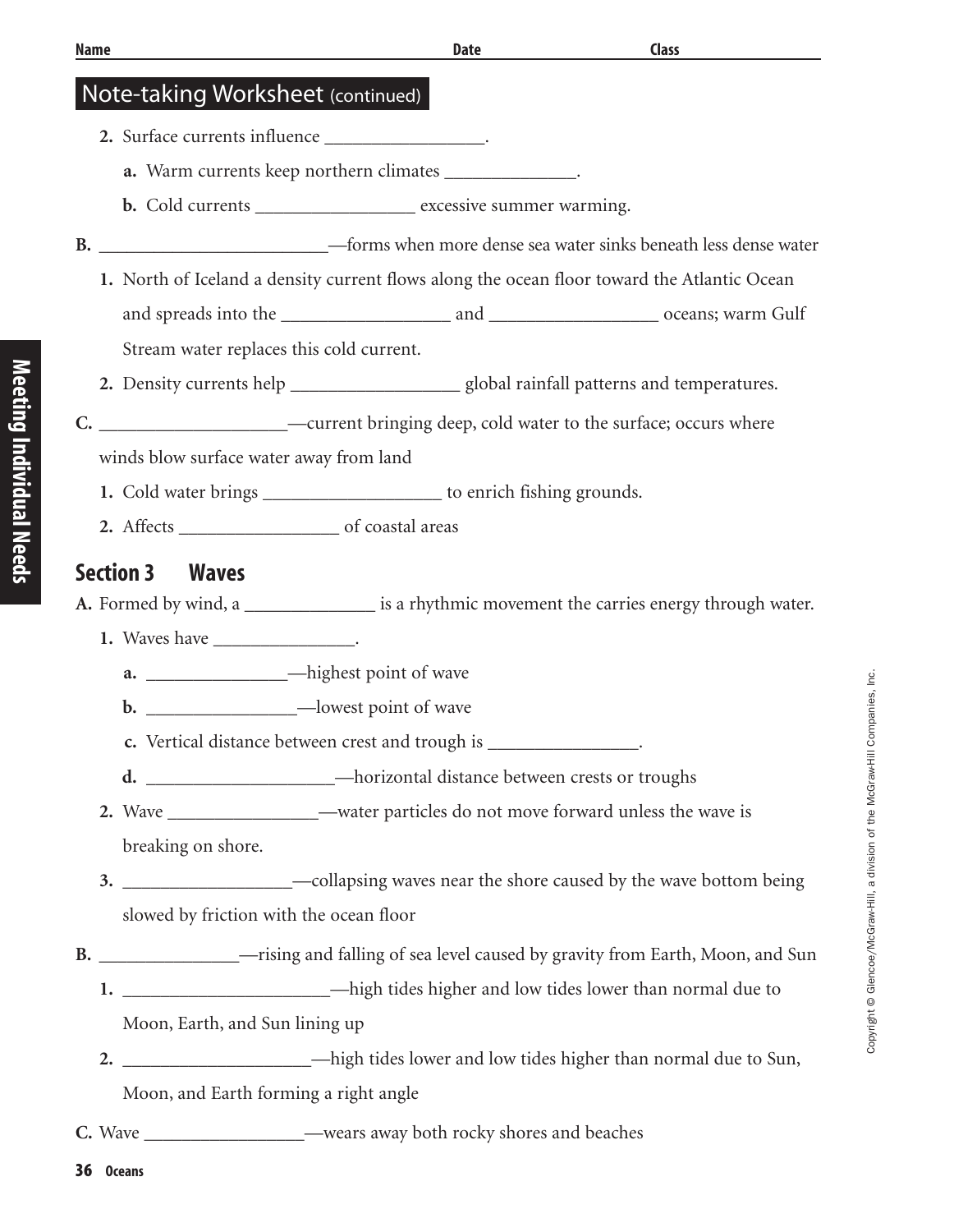## Note-taking Worksheet (continued)

## **Section 4 Life in the Oceans**

- **A.** Types of life are classified by \_\_\_\_\_\_\_\_\_\_\_\_\_\_\_ organisms live.
	- **1.** Tiny marine animals that float in the upper ocean layers are called \_\_\_\_\_\_\_\_\_\_\_\_\_\_\_\_\_\_.
	- **2.** \_\_\_\_\_\_\_\_\_\_\_\_\_\_\_\_—animals that swim rather than drift in the currents
	- **3.** \_\_\_\_\_\_\_\_\_\_\_\_\_\_\_\_\_\_\_\_\_\_\_\_\_—can burrow in sediments, walk or swim on the bottom, or be attached to the seafloor
- **B.** Ocean \_\_\_\_\_\_\_\_\_\_\_\_\_\_\_\_\_\_\_\_—community of organisms and nonliving factors such as sunlight, water, nutrients, sediment, and gases
	- **1.** \_\_\_\_\_\_\_\_\_\_\_\_\_\_\_\_\_\_\_—organisms that make their own food through photosynthesis or **chemosynthesis**
	- **2.** \_\_\_\_\_\_\_\_\_\_\_\_\_\_\_\_\_\_\_—eat producers to get energy
	- **3.** \_\_\_\_\_\_\_\_\_\_\_\_\_\_\_\_\_\_\_\_\_—break down materials and release them back into the ecosystem
	- **4.** Energy is transferred from producers to consumers and decomposers through \_\_\_\_\_\_\_\_\_\_\_\_\_\_\_\_\_\_\_\_\_ and complex food webs.
- **C.** Ocean nutrients—recycled through the ecosystem, particularly in \_\_\_\_\_\_\_\_\_\_\_\_\_\_\_\_\_\_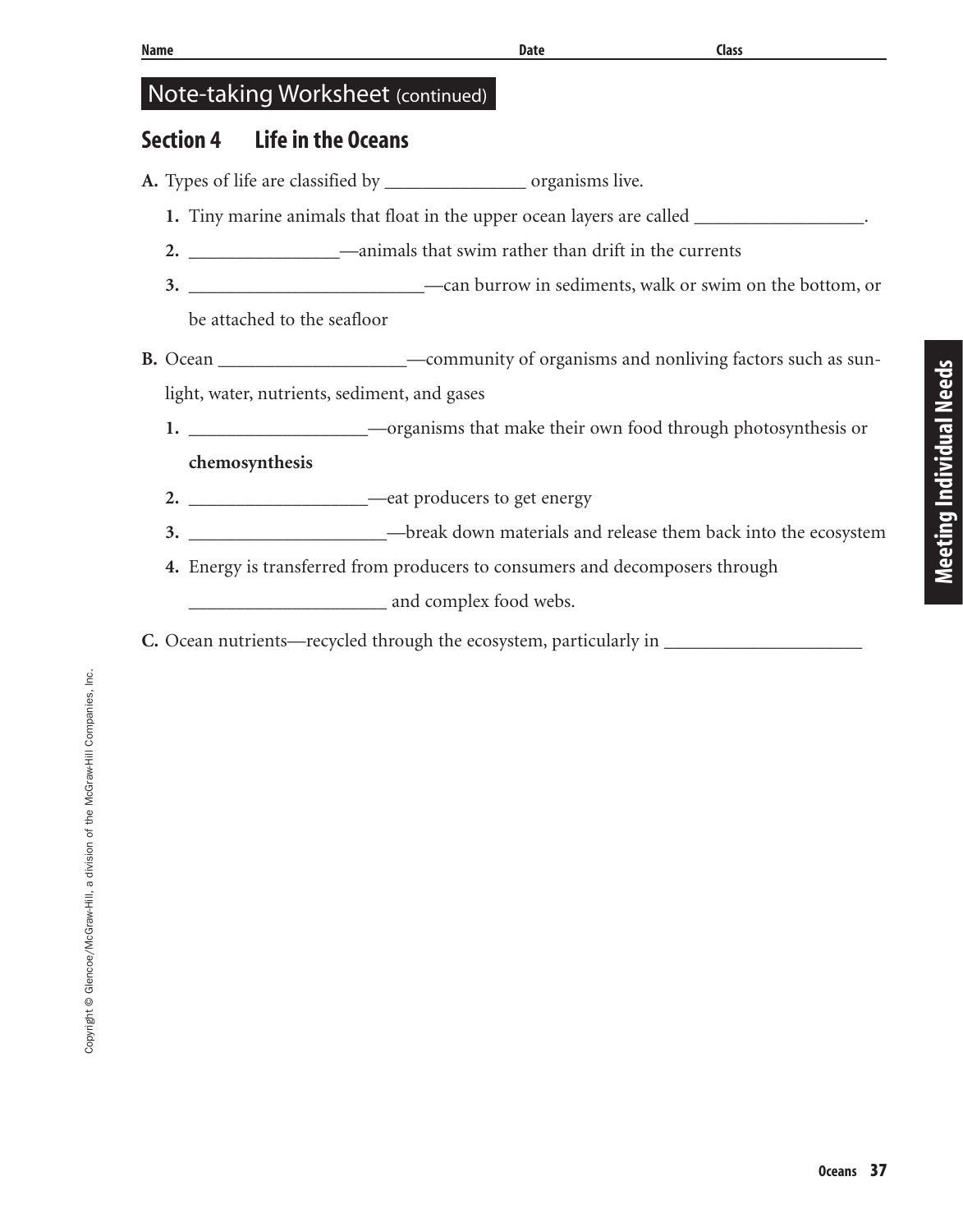

## **Part A. Vocabulary Review**

**Directions:** Write the correct terms in the blanks, using the descriptions below. The vertical boxed letters should spell the word described by question 12.



- **1.** long, large wave caused by the gravitational pull of the Moon and Sun
- **2.** wind-driven currents
- **3.** layer of seawater that changes temperature rapidly
- **4.** tiny marine producers in the upper layer of the ocean
- **5.** organisms that eat producers
- **6.** a current that brings deep, nutrient-rich water to the surface
- **7.** the way energy is transferred from producers to consumers to decomposers
- **8.** deep-water currents caused by cold water sinking and pushing up warmer water
- **9.** swimming organisms such as shrimp and halibut
- **10.** organisms that make their own food
- **11.** a measure of the amount of salts dissolved in the ocean
- **12.** Organisms that break down tissue and return nutrients to the

environment: \_\_\_\_\_\_\_\_\_\_\_\_\_\_\_\_\_\_\_\_.

**Assessment**

Assessment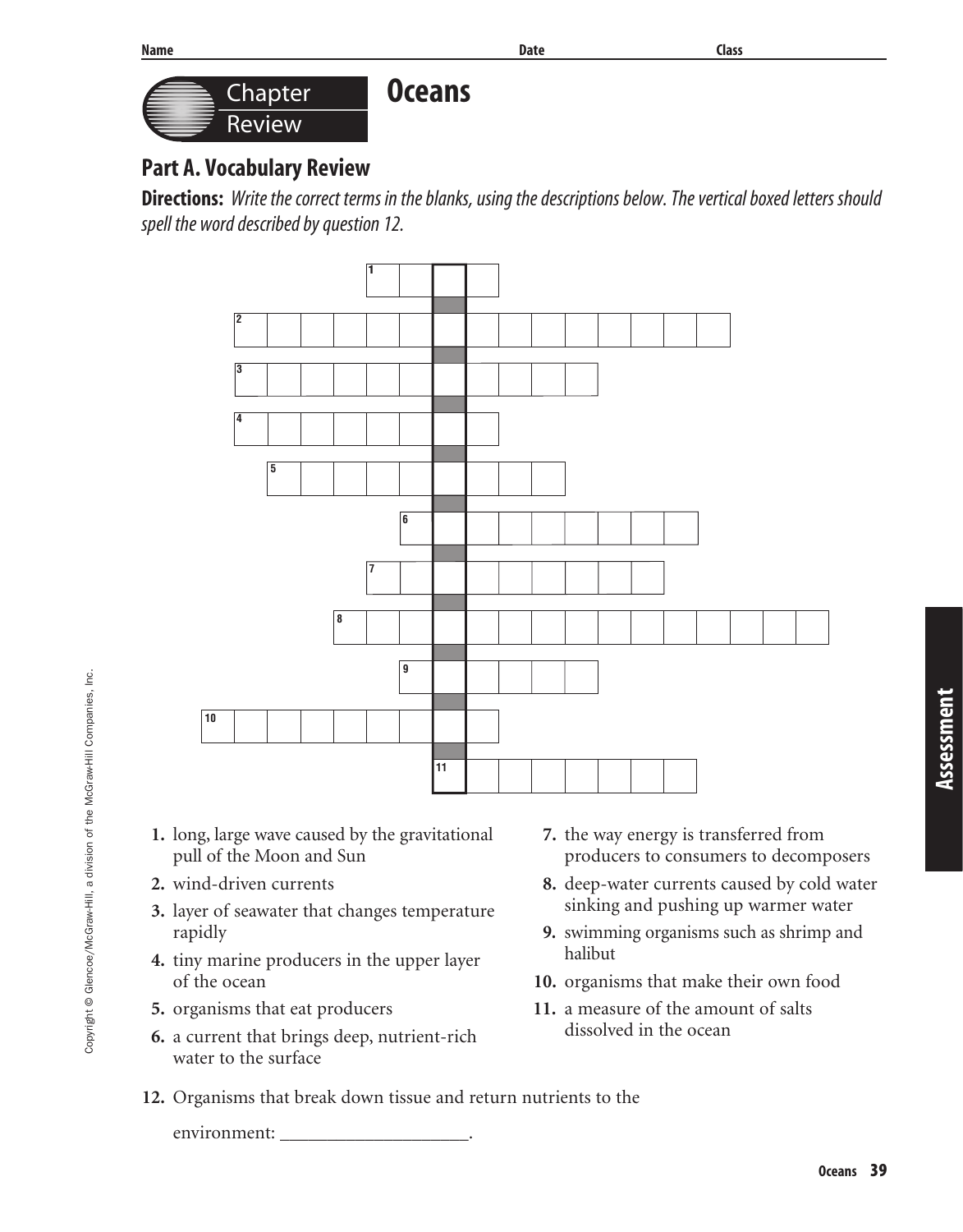#### Chapter Review (continued)

#### **Part B. Concept Review**

**Directions:** Circle the term in parentheses that correctly completes the sentence.

- **1.** The oceans produce (20%, 50%, 70%) of the world's oxygen.
- **2.** Ocean water at the mouth of a large river would have a salinity (greater than, less than,

the same as) the water in the middle of the ocean.

**3.** If you have ever walked into a lake, or even a swimming pool, and noticed cold water around your feet while there was warm water around your arms and shoulders, you have experienced

(a density current, an isotherm, a thermocline).

- **4.** Surface currents are caused by (wind, tides, density).
- **5.** The California Current makes the city of San Francisco (colder than, warmer than, the same temperature as) the interior of the state.
- **6.** Fishermen hope for (density currents, upwellings, El Ninos) because they cause fish to thrive.
- **7.** Waves carry (energy, force, matter).

\_\_\_\_\_\_\_\_\_\_\_\_\_\_\_\_\_\_\_\_.

\_\_\_\_\_\_\_\_\_\_\_\_\_\_\_\_\_\_\_\_.

- **8.** Tides are caused by (the wind, density currents, the Moon's gravitational forces).
- **9.** A collection of organisms and the nonliving factors that affect them is (an ecosystem, a community, a population).
- **10.** Twenty-five percent of all marine species live around (the Gulf Stream, coral reefs, deep water trenches).

#### **Directions:** Complete the following sentences using the correct terms.

- **11.** \_\_\_\_\_\_\_\_\_\_\_\_\_\_\_\_\_\_\_\_ live on or near the ocean floor and eat partially decomposed material.
- **12.** A(n) \_\_\_\_\_\_\_\_\_\_\_\_\_\_\_\_\_\_\_\_\_\_\_\_\_ is a rhythmic disturbance that carries energy.
- **13.** Steep cliffs are carved out by \_\_\_\_\_\_\_\_\_\_\_\_\_\_\_\_\_\_\_\_\_.
- **14.** Surface currents bend to the right in the northern hemisphere because of the
- **15.** \_\_\_\_\_\_\_\_\_\_\_\_\_\_\_\_\_\_\_\_ is a measure of the amount of salts dissolved in seawater.
- **16.** The highest point of a wave is its  $\cdot$ , and the lowest point is its

**Assessment**

Assessment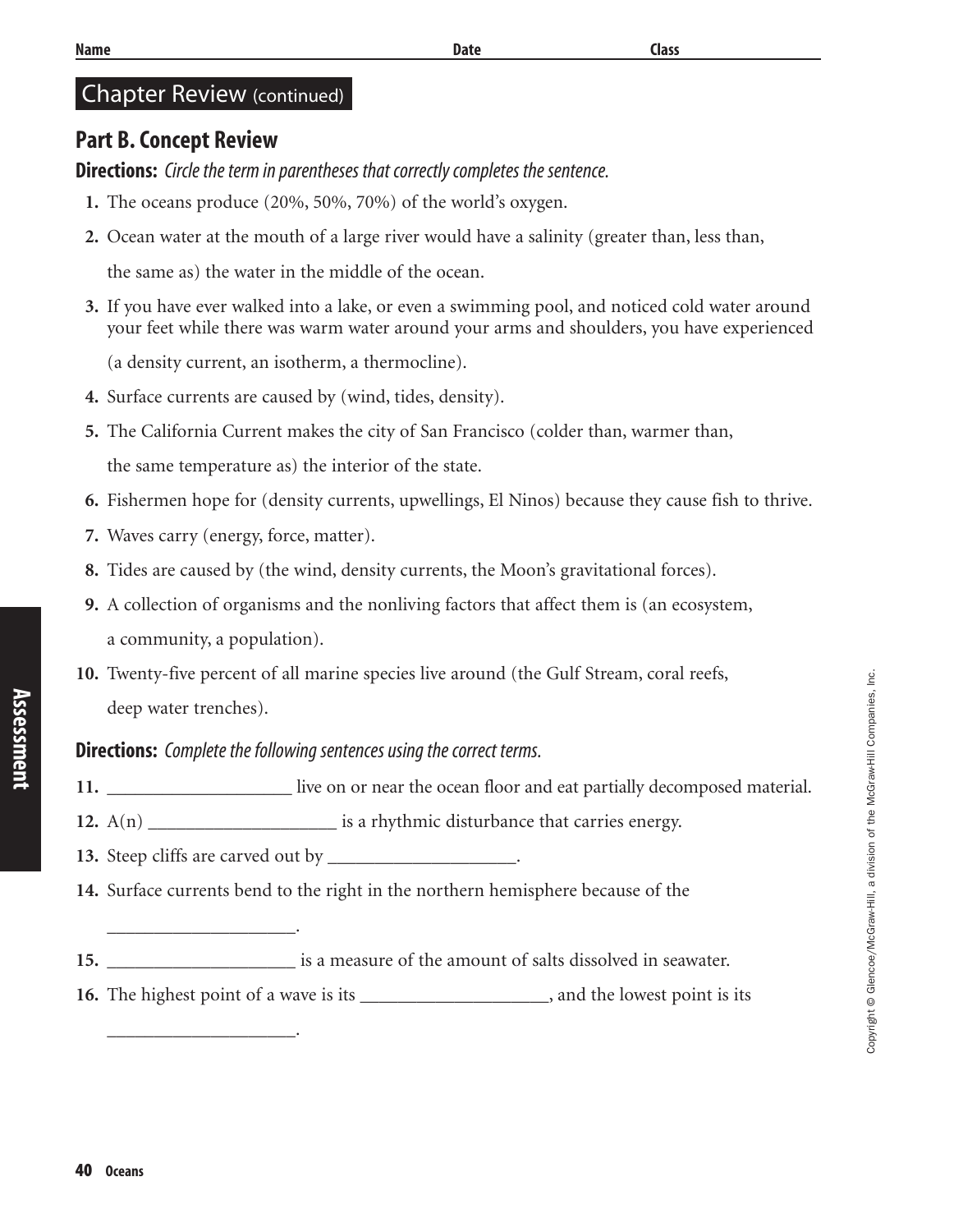Copyright © Glencoe/McGraw-Hill, a division of the McGraw-Hill Companies, Inc.

Copyright @ Glencoe/McGraw-Hill, a division of the McGraw-Hill Companies, Inc.

# **I. Testing Concepts Chapter** Test

**Oceans**

**Directions:** Match the terms in Column I with the definitions in Column II. Write the letter of the correct definition in the blank at the left.

| Column I                                     | Column II                                                                                              |  |  |
|----------------------------------------------|--------------------------------------------------------------------------------------------------------|--|--|
| 1. chemosynthesis                            | a. organisms that swim freely                                                                          |  |  |
| 2. consumers                                 | <b>b.</b> organisms that get food by eating producers or consumers                                     |  |  |
| 3. decomposers                               | c. process for making food that does not require chlorophyll                                           |  |  |
|                                              | <b>d.</b> the rise and fall in sea level                                                               |  |  |
| 4. density current                           | e. rhythmic disturbances that carry energy                                                             |  |  |
| 5. ecosystem                                 | f. systems in which energy is transferred from producers<br>to consumers and decomposers               |  |  |
| <b>6.</b> food chains                        | g. organisms that make their own food                                                                  |  |  |
| <b>2.</b> T. nekton                          | <b>h.</b> community of organisms and the nonliving factors that                                        |  |  |
| <b>8.</b> photosynthesis                     | affect them                                                                                            |  |  |
| <b>9.</b> plankton                           | <i>i.</i> process for making food and oxygen using chlorophyll,<br>sunlight, carbon dioxide, and water |  |  |
| 10. producers                                | j. ocean layer that experiences rapid temperature change                                               |  |  |
| 11. salinity                                 | with increasing depth                                                                                  |  |  |
|                                              | k. current that brings to the surface cold, deep seawater                                              |  |  |
| 12. surface currents                         | 1. tiny marine producers                                                                               |  |  |
| 13. thermocline                              | m. currents in deep water that form when dense seawater sinks                                          |  |  |
| <b>14.</b> tide                              | n. measure of the amount of salts dissolved in the ocean                                               |  |  |
|                                              | <b>o.</b> organisms that break down dead organisms and return<br>nutrients to the ecosystem            |  |  |
| <b>16.</b> waves                             | p. currents caused by wind                                                                             |  |  |
|                                              | <b>Directions:</b> Write the letter of the term or phrase that best completes each sentence.           |  |  |
|                                              | 17. Most of Earth's rain and snow comes from _______.                                                  |  |  |
| a. groundwater<br><b>b.</b> rivers and lakes | c. the stratosphere<br>d. the oceans                                                                   |  |  |
| 18. Salinity is a measure of ______.         |                                                                                                        |  |  |
| a. dissolved salts<br><b>b.</b> density      | c. sodium carbonate<br><b>d.</b> dissolved gases                                                       |  |  |
|                                              |                                                                                                        |  |  |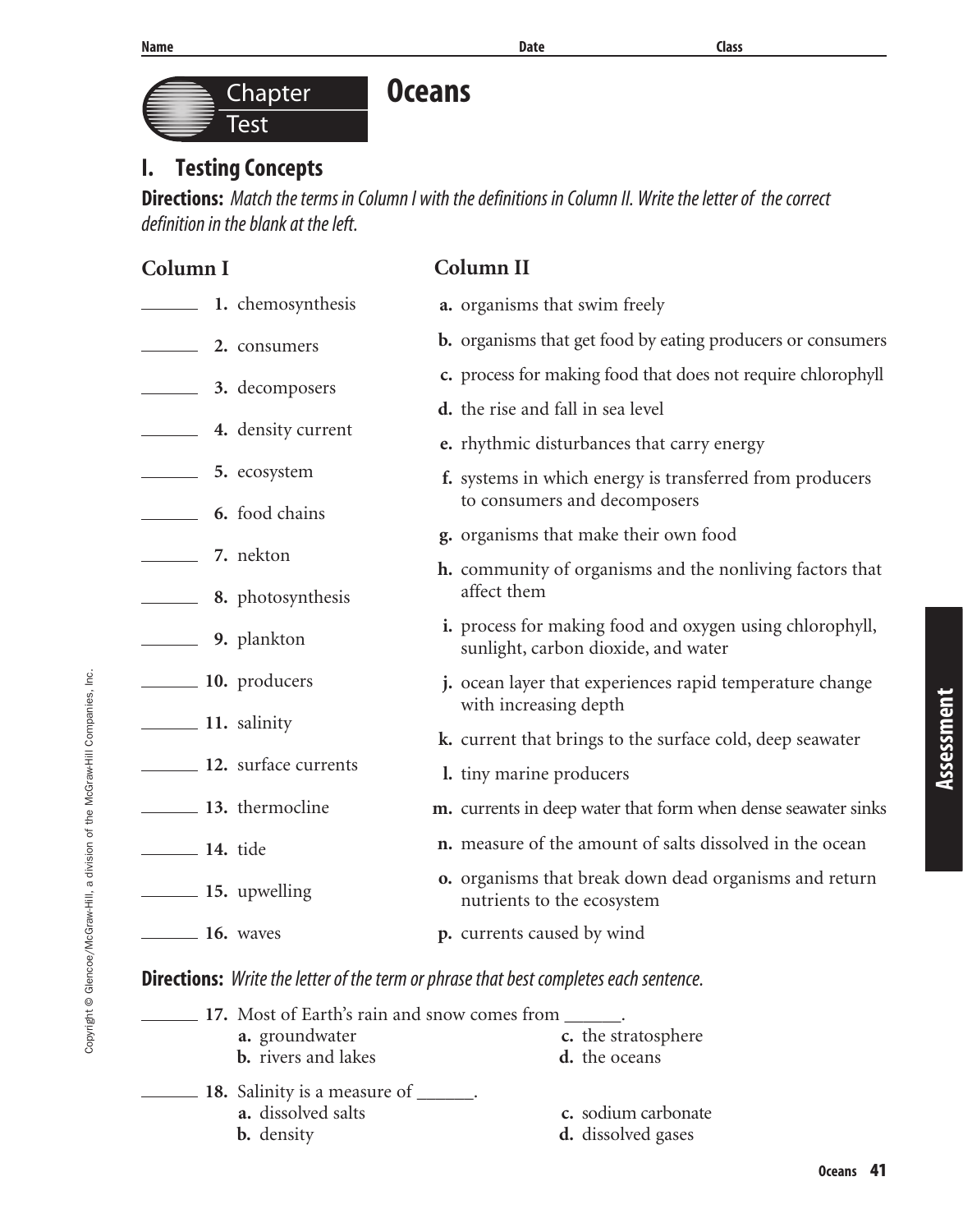| Name | <b>Date</b>                                                                      | <b>Class</b>                                             |
|------|----------------------------------------------------------------------------------|----------------------------------------------------------|
|      | <b>Chapter Test (continued)</b>                                                  |                                                          |
|      | 19. Many animals use ______ to form bones or shells.                             |                                                          |
|      | a. sulfur<br><b>b.</b> sodium                                                    | c. calcium<br>d. phosphorous                             |
|      | <b>20.</b> Producers containing chlorophyll                                      |                                                          |
|      | a. perform photosynthesis<br><b>b.</b> eat consumers                             | c. are at the top of the food chain<br>d. are nekton     |
|      | 21. A zone in the ocean where temperatures change rapidly is the ______.         |                                                          |
|      | a. thermopause<br>b. thermocline                                                 | c. temperature barrier<br>d. temperature zone            |
|      | 22. An ocean current only a few hundred meters deep and powered by the wind is a |                                                          |
|      | a. density current                                                               | c. tidal current                                         |
|      | <b>b.</b> wind current                                                           | d. surface current                                       |
|      | 23. The tidal range is affected by                                               |                                                          |
|      | a. the wind<br><b>b.</b> the position of the Moon                                | c. frequency of the waves<br>d. temperature of the water |
| Ш    | llndorctanding Conconte                                                          |                                                          |

## **II. Understanding Concepts**

#### **Skill: Sequencing**

**Assessment**

**Assessment** 

- **1.** Place the following steps in the formation of Earth's oceans in the proper order by writing the numbers **1** through **4** on the lines provided
	- **a.** Water accumulated in the lowest parts of Earth's surface.
	- **b.** Water vapor condensed to form clouds.
	- **c.** Volcanoes erupted, releasing lava, ash, and gases including water vapor.
	- **d.** Torrential rains began to fall from the clouds.

#### **Skill: Comparing and Contrasting**

**2.** Compare and contrast the roles of producers and consumers in the ocean.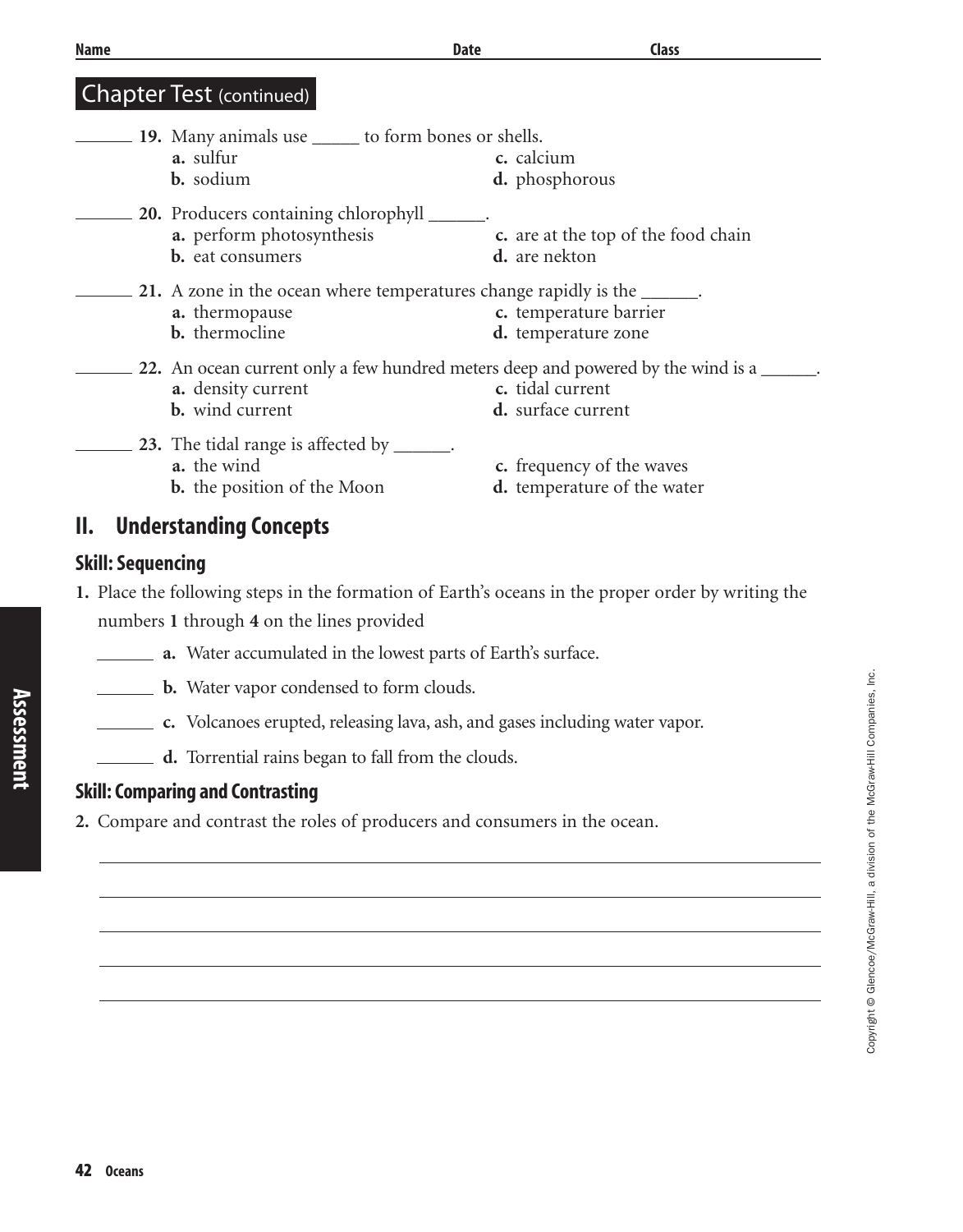## Chapter Test (continued)

### **Skill: Using a Diagram**

**Directions:** Study the following diagram. Then answer questions 3 and 4.



- **3.** Which position(s) of the Moon would cause higher high tides and lower low tides? Why?
- **4.** Which position(s) of the Moon would cause lower high tides and higher low tides? Why?

## **III. Applying Concepts**

### **Writing Skills**

Copyright © Glencoe/McGraw-Hill, a division of the McGraw-Hill Companies, Inc.

Copyright © Glencoe/McGraw-Hill, a division of the McGraw-Hill Companies, Inc.

**Directions:** Answer the following questions using complete sentences.

**1.** Arthur C. Clarke, the science fiction author, said it is inappropriate to call our planet Earth, when clearly it is Ocean. Why would he say that?